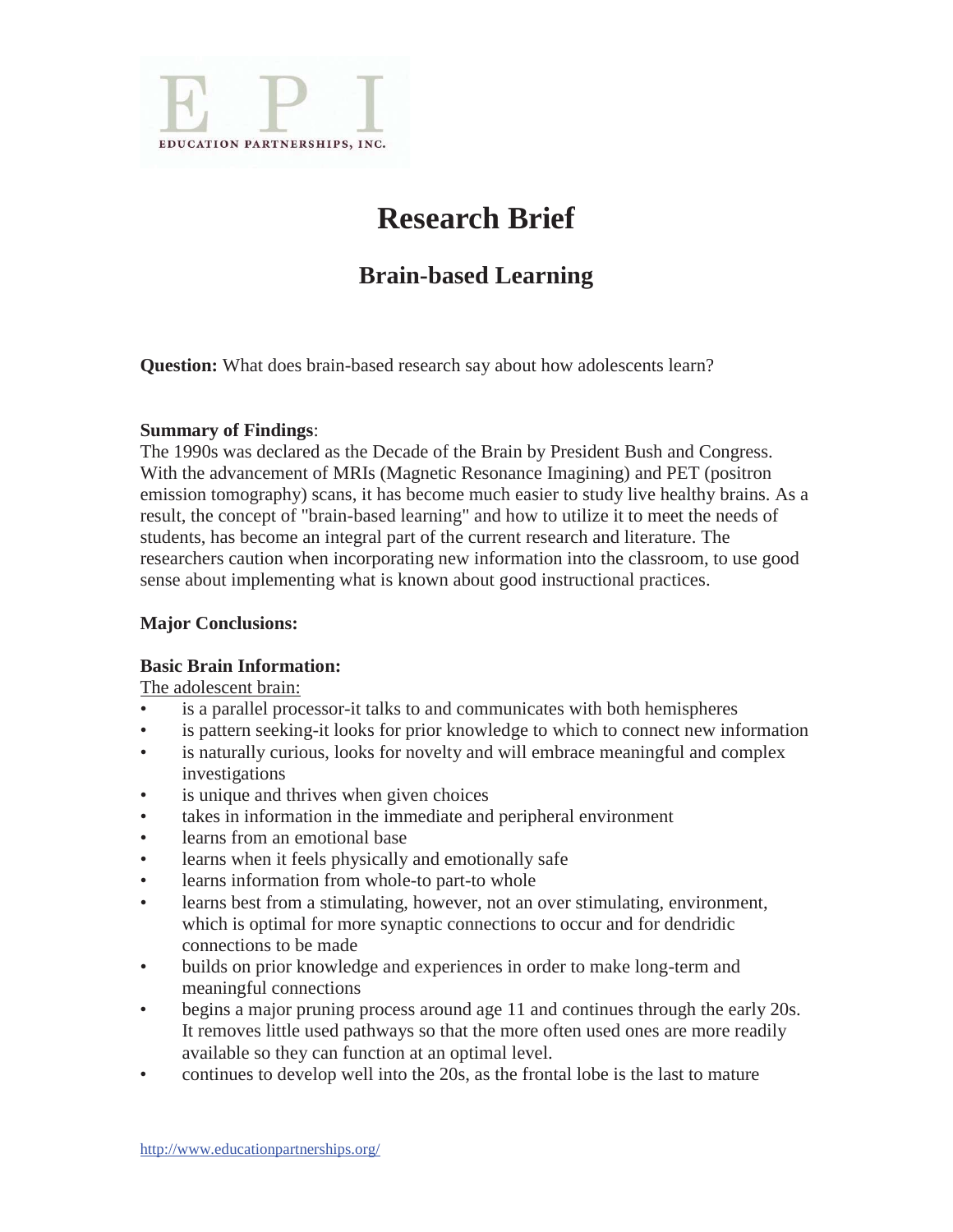

• needs sleep, about 9 hours and 15 minutes. Their body clocks and circadian rhythms are set differently than when they were younger. During sleep, the hormones for growth and sexual maturity are released, brain cells are replenished, and information gained throughout the day is processed.

#### Adolescent male and female brains:

These are general statements based on solid research, however, about 20% (1 in 5) of the population are considered to be "bridge brains," which means that their brain chemistry may in many ways, reflect that of the opposite gender.

#### Females:

- The corpus collasum that allows for communication between the right and left hemispheres is 20% larger in females. This allows them to use more oral vocabulary.
- Absorb more sensory data, hear and smell better. They take in information more effectively through touching.
- Increased production of estrogen promotes sudden growth of the hippocampus (front part of the brain) which allows for better memory of names and faces in social situations and relationships.
- Are more verbal and more adept at multi-tasking.
- Estrogen produces more emotions, which promotes more immediate discussion and handling of problems.
- Need to move from specific and concrete in order to build up to conceptualizations.
- Work better in groups and in darkened rooms.

#### Males:

- Take in more information through spatial and abstract means. They need clear evidence.
- Unable to successfully multitask.
- During puberty, boys receive 5-7 daily surges of testosterone, which creates aggressiveness and stimulates abstract thinking.
- When physically active, testosterone is produced, which increases competitive behavior.
- Push down emotions that will often fester from several hours to days, then they will have more of a tendency to physically explode.
- Plan a strategy to a problem, challenge, often individually.
- Prefer to work independently.
- Hear a louder voice better than a softer one.
- Work better in a well-lit room.
- Until about the age of 15, they need more physical space in which to work.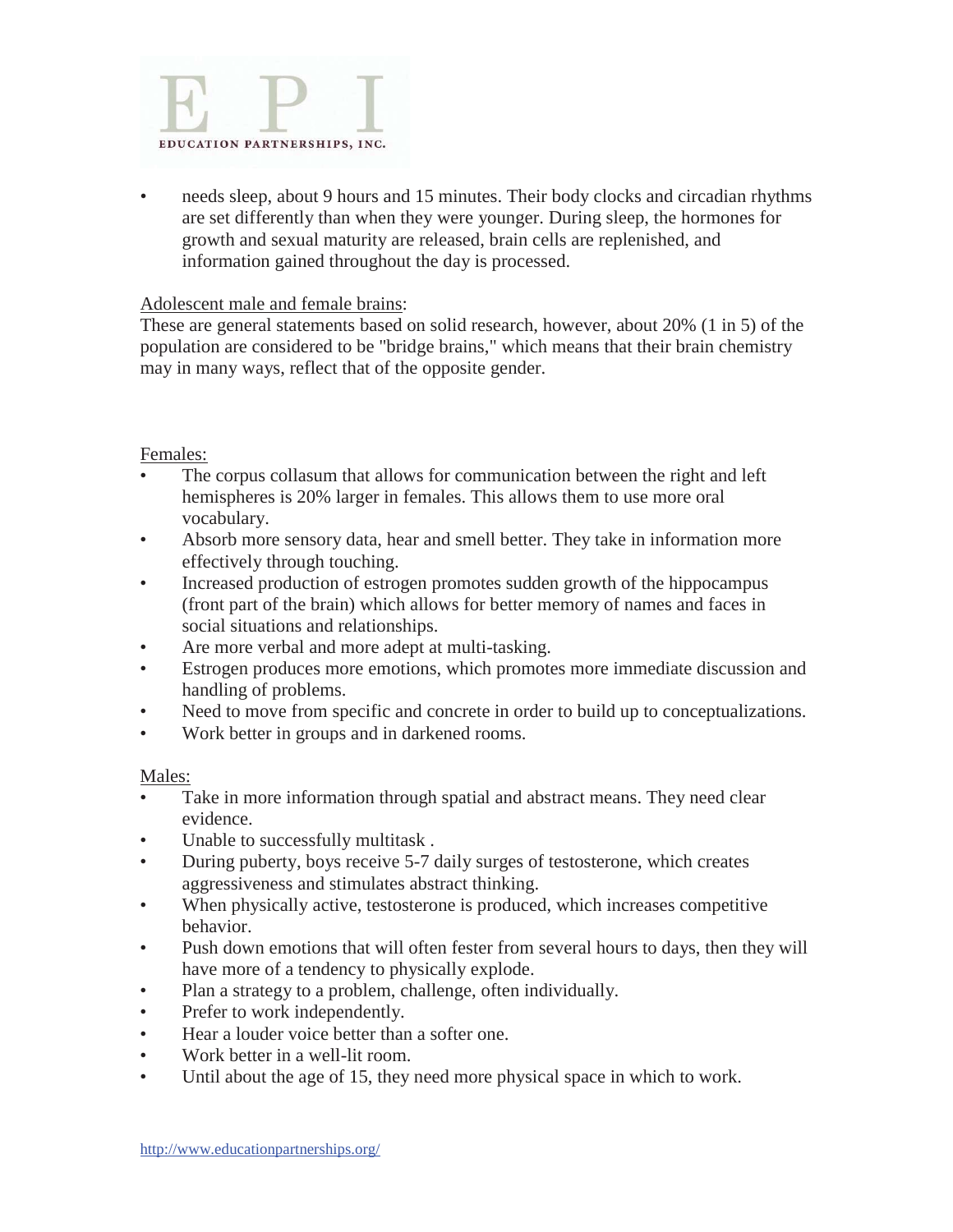

#### **Online Resources**:

- Active Research Leads to Active Classrooms One of the criticisms of brain-based research is that is being conducted by neuroscientists who are not in the classroom and do not know what information educators need. This article describes a research project conducted in Salt Lake City, Utah, where teachers and neuroscientists teamed in order to better and accurately determine in what areas and sequences students were really learning. http://www.help4teachers.com/activeresearch.htm
- Advantages to Layered Curriculum Teachers working with students to establish specific expectations and giving students choice in their assignments is described. http://www.help4teachers.com/whyy.htm
- Becoming a Wiz at Brain-based Teaching A brief synopsis of each chapter in this book is provided. The book, available through ASCD, is reader friendly and usable. More information is available in the Books section of this reference list. http://www.lecturemanagement.com/speakers/sprenger\_marilee.htm
- Brain-based learning A brief list of 12 principles that should be in place in order for maximum learning to take place is provided. http://www.funderstanding.com/brain\_based\_learning.cfm
- Brain Biology: Basic Gardening The concept of the pruning process that goes on in an adolescent's brain and the importance of sleep to learning are described and discussed. http://www.help4teachers.com/gardening.htm
- Brain Research and Education: Fad or Foundation? This is the second article on the site. An overview of recent research on the brain and memory are presented. It provides some ideas for classroom teachers on helping students to develop long term memory. http://www.patwolfe.com/index.php?pid=100
- Caine Learning Center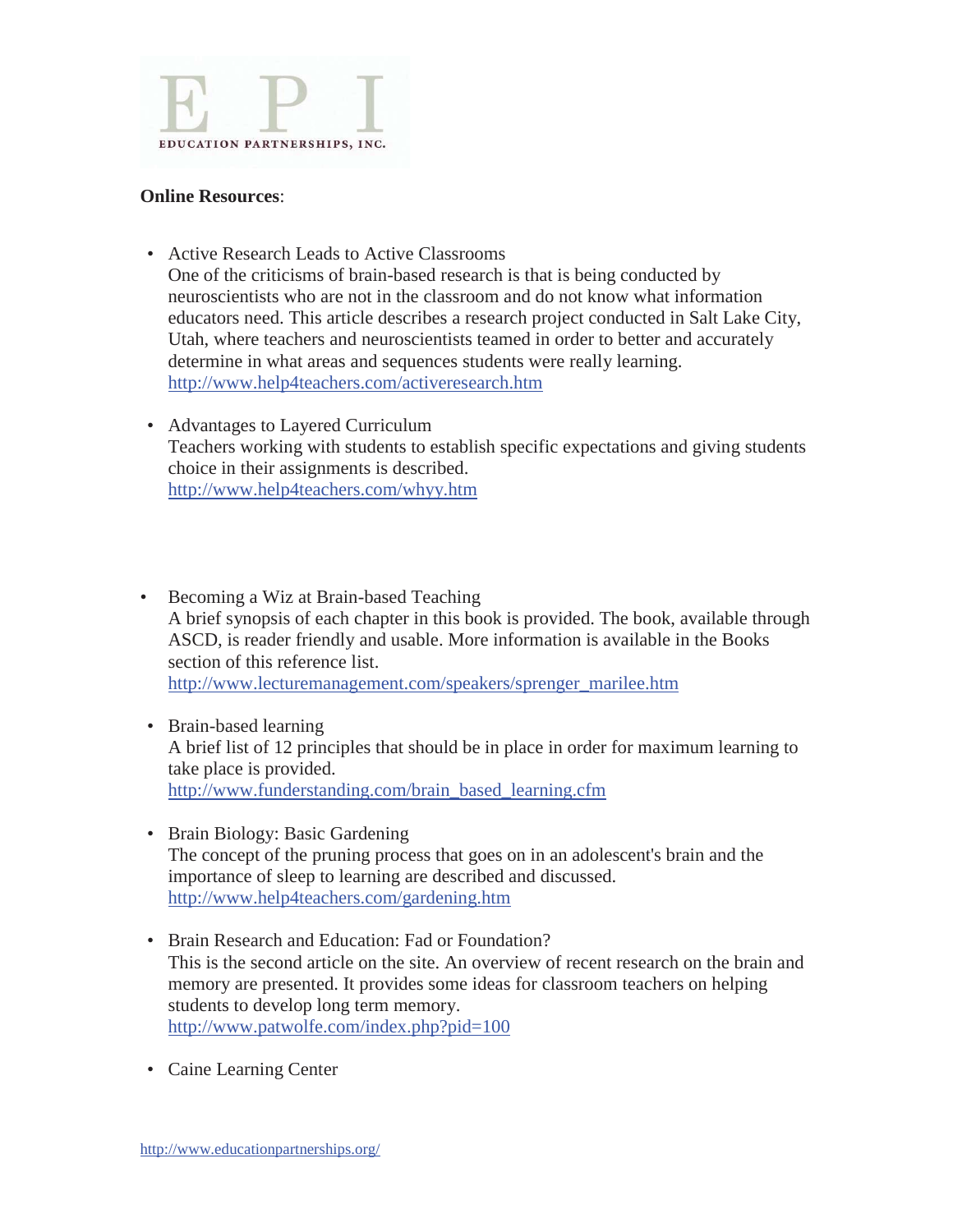

 This is the web site for two of the foremost researchers in this field. The site includes information on books, articles, and research on brain-based learning as well as workshops that are available. http://www.cainelearning.com/

- Growing Bigger Brains: Research Affects How Teachers Teach An overview on ways for classroom teachers to help students' learning be meaningful and long term utilizing how the brain processes information is laid out here. http://www.education-world.com/a\_curr/curr140.shtml
- How Can Research on the Brain Inform Education? This article provides some basic facts about how the brain processes information, along with suggestions of things that can be done in the classroom to support each given fact. http://www.sedl.org/scimath/compass/v03n02/brain.html
- In Search of ...Brain-based Education A dense article cautioning the reader to be aware of what the research in this field is finding. It does provide some strong support for brain-based education. http://www.pdkintl.org/kappan/kbru9905.htm
- Inside the Teen Brain This is a video produced by PBS on the development of the adolescent brain. This site provides a synopsis of this documentary and purchase information. http://www.shoppbs.org/product/index.jsp?productId=1759490
	- Kathy Nunley's Layered Curriculum A thorough definition and description of a layered curriculum is provided, along with ample of examples. http://brains.org/store/lc/pg1.htm
	- Mind Matters, Inc. This web site contains information on and articles written on the brain by Patricia Wolfe, a leading authority in this field. http://www.patwolfe.com/
	- Principles of Brain-based Learning A brief overview of 9 important principles of brain-based learning is presented along with ideas of ways each can be incorporated into the classroom. http://www.unocoe.unomaha.edu/brainbased.htm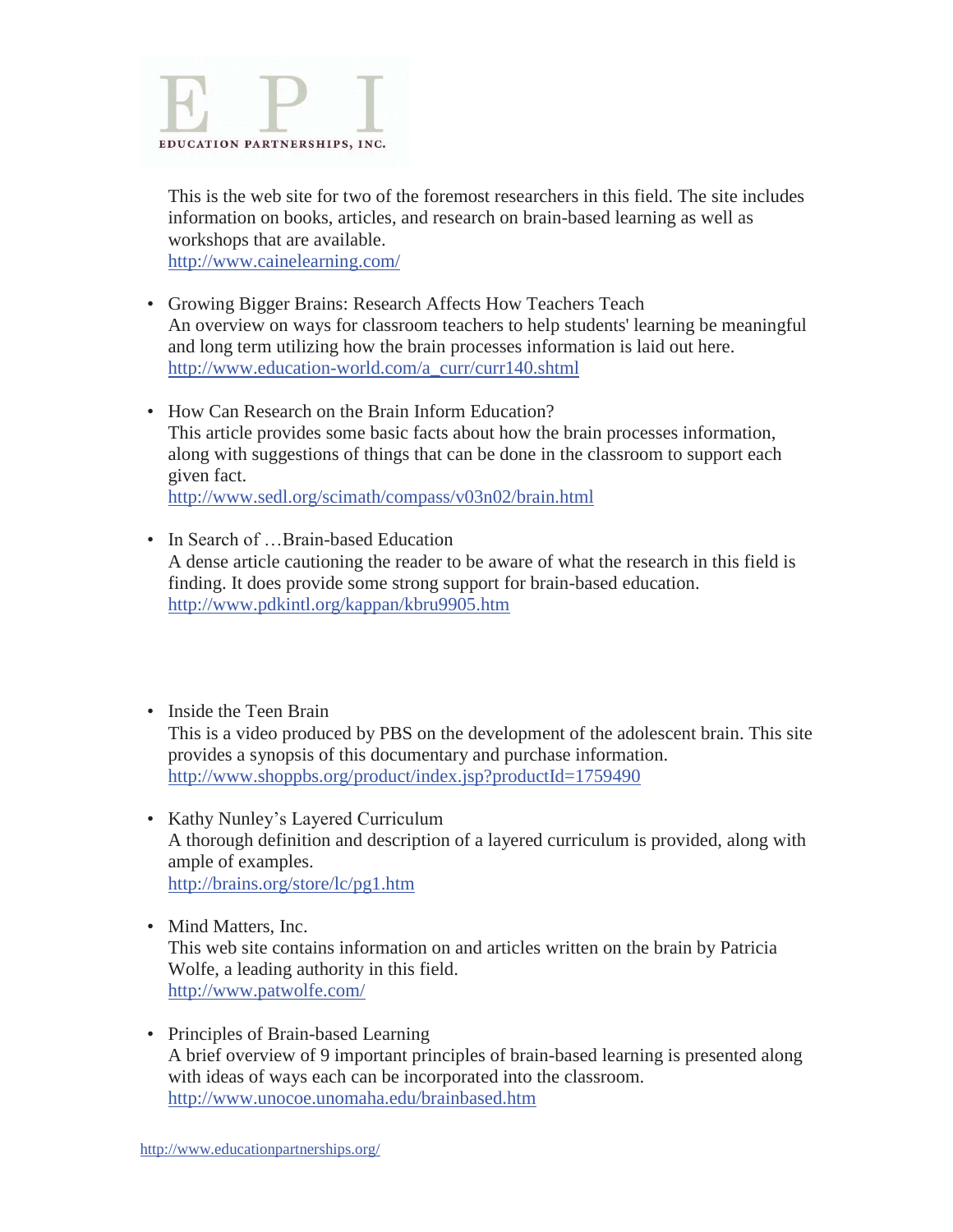

- Sampled Layered Curriculum Units Numerous units in all content areas for secondary students utilizing the layered curriculum concept are available at this site. http://help4teachers.com/samples.htm
- 12 Design Principles Based on Brain-based Learning Research A brief list of principles from brain research that can directly apply to the classroom is presented in this article. http://www.designshare.com/Research/BrainBasedLearn98.htm

## **Articles:**

- Caine, R. N. (2000, November) Building the bridge from research to classroom. *Educational Leadership,* 58, (3*).* This article describes what happens to the brain and learning, when downshifting occurs.
- Caulfield, J., Kidd, S., and Kocher, T. (2000, November). Brain-based instruction in action. *Educational Leadership* 58 (3), 62-65. Emotions have a direct effect on learning. A description of what happens when the brain feels threatened and some ideas on ways to handle this are addressed.
- Given, B. (2000, November). Theaters of the mind. *Educational Leadership* 58 (3). A description of how the brain is on and taking in information, 24-7 is provided. It has strong implications for educators on the types of learning students are expected to do and can actually do, based on brain-based research.
- Greenleaf, R. K. (1999, September). It's never too late! What neuroscience has to offer high schools. *NASSP Bulletin*, 80-89. The role of emotions, movement, and methods of presentation are tied into brainbased research. There are several suggestions for ways in which to work with students utilizing the research.
- Gurian, M. and Stevens, K. (2004, November). With boys and girls in mind. *Educational Leadership*,

 62 (3), 21-26. An overview on the differences between how males and females learn and process information.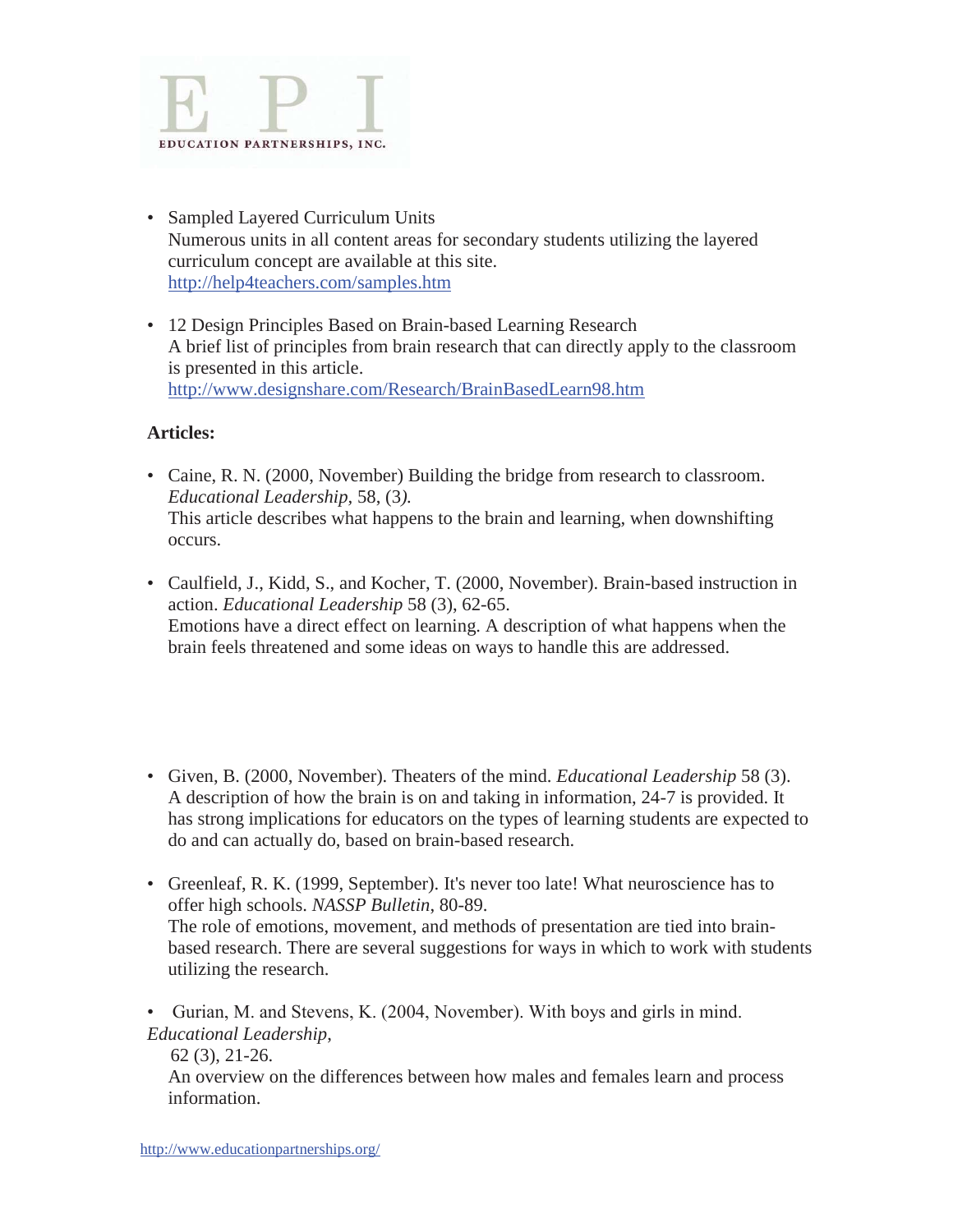

- Tomlinson, C. A., and Kalbfleisch, M. L. (1998, November). Teach me, teach my brain. A call for differentiated classrooms. *Educational Leadership* 56(3), 52-55. Why classrooms need to be a safe place to take risks and building on prior knowledge in order for the brain to grow is described.
- Wolfe, P. (1998, November). Revisiting effective teaching. *Educational Leadership,*  56, (3). Brain-based research is compared to Madaline Hunter's Elements of Effective Instruction, and how it is still important and valid.

Books:

- Given, B. (2002). *Teaching to the brain's natural learning systems*. ASCD: Alexandria, VA. This book provides an overview of how the brain is structured. It covers the brain's systems of emotions, social, cognitive, physical, and reflective learning. It does provide applications of the ideas into the classroom.
- Gurian, M. (2001). *Boys and girls learn differently*! Jossey-Bass: San Francisco, CA. This book provides an overview of how male and female brains process differently. Specific information is presented by age groups.
- Gurian, M., & Ballew, A. C. (2003). *The boys and girls learn differently action guide for teachers*. Jossey-Bass: San Francisco, CA. A companion book for Boys and Girls Learn Differently, it has specific suggestions for ways to meet the needs of males and females in the classroom. It is divided into different age groups.
- Jensen, E. (1998). *Introduction to brain-compatible learning*. The Brain Store, Inc.: San Diego, CA.

 The author is one of the foremost authorities in this field. This book is easily understandable. It explains brain-compatible learning, applications of the information to learning and the environment, and how to use the information in the classroom.

- Sprenger, M. B. (2002) *Becoming a wiz at brain-based teaching*. Corwin Press: Thousand Oaks, CA An analogy is used to connect brain learning to the Wizard of Oz. It provides an overview of the physical structure of the brain, how the brain deals with stress, emotions, cognitive skills, and the learning environment.
- Tomlinson, C. A. (1995). How do differentiate instruction in mixed ability classrooms. ASCD: Alexandria, VA.